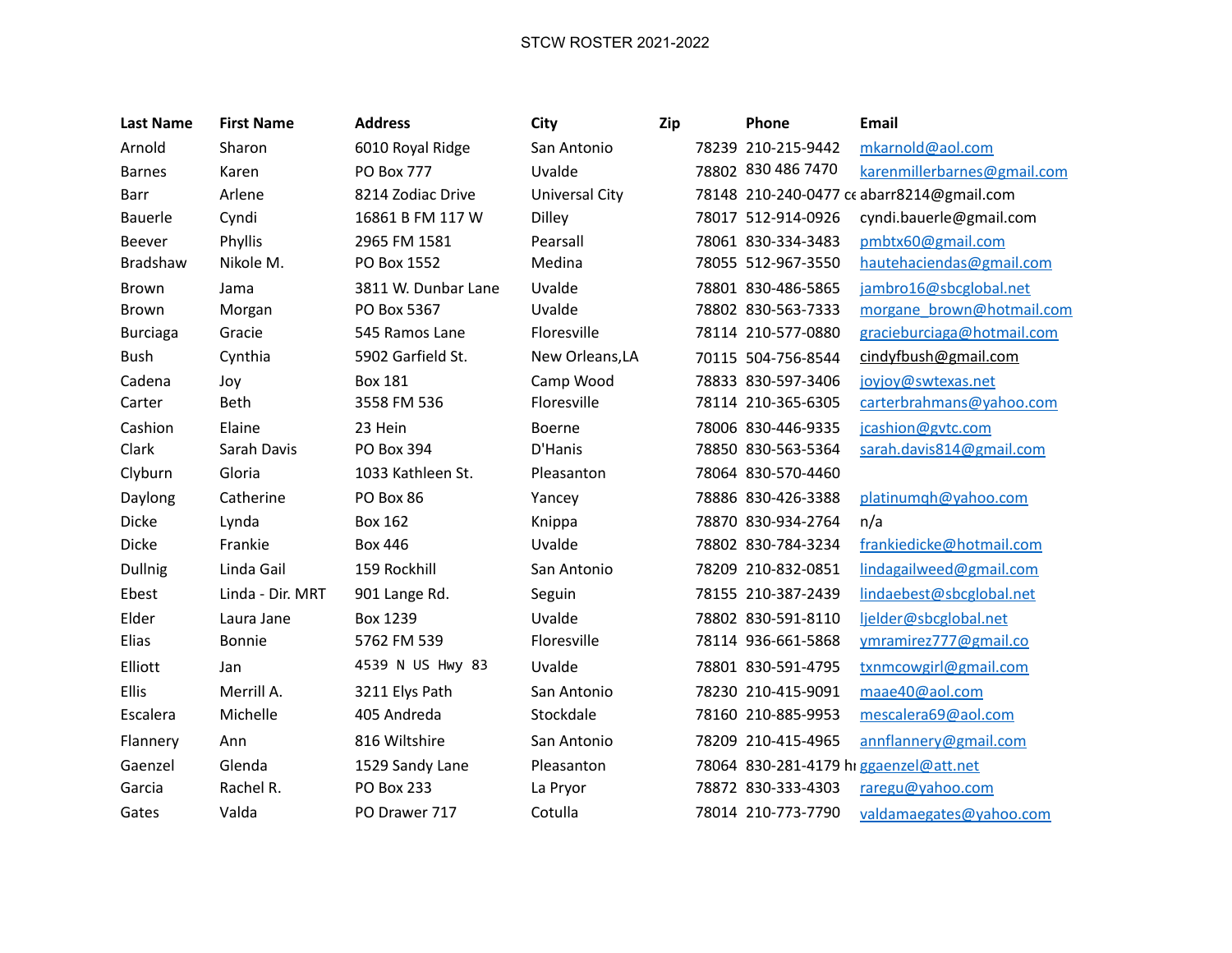## STCW ROSTER 2021-2022

| Gerdes    | Kaylan    | 503 Santa Monica    | San Antonio          | 78212 305-815-6557 | kaylangerdes@gmail.com         |
|-----------|-----------|---------------------|----------------------|--------------------|--------------------------------|
| Gilleland | Linda     | PO Box 836          | Uvalde               | 78802 830-591-3875 | gillelandfarms@gmail.com       |
| Hackebeil | Alyxandra | 1229 CR 562         | Devine               | 78016 830-931-5300 | alyxandrahackebeil@outlook.com |
| Hay       | Sherry    | 4923 Babson St      | San Antonio          | 78249 210-773-7789 | haysherry49@gmail.com          |
| Hill      | Suzanne   | 12561 Wisdom Rd.    | Atascosa             | 78002 210-663-7703 | 707ranch@gmail.com             |
| Horwedel  | Eileen    | 360 Parsons Rd.     | Pleasanton           | 78064 210-414-4221 | eileenhorwedel@sbcglobal.net   |
| Howard    | Allison   | 5234 Stormy Skies   | San Antonio          | 78247 210-414-3621 | allisoncoc howard@yahoo.com    |
| Jackowski | Gail      | 508 S. Wood St.     | Uvalde               | 78801 210-844-4730 | gail@uvaldemeat.com            |
| Jones     | Sue       | 13955 Little Leaf   | San Antonio          | 78247 210-771-0595 | 1843@peoplepc.com              |
| Kaiser    | Ida Mae   | P. O. Box 246       | Jourdanton           | 78026 830-769-3625 | bill kaiser@hotmail.com        |
| Keller    | Cindy     | 4407 FM 471 N       | Rio Medina           | 78066 210-391-9325 | ca931@yahoo.com                |
| Kelley    | Kay       | 101 Ouray           | Boerne               | 78006 713-829-7565 | kaykelley1651@att.net          |
| Kerr      | Brittney  | 306 Breezeway       | Boerne               | 78006 210-268-3800 | kerr.brittey@gmail.com         |
| Kerr      | Louise    | 3056 Box House Road | Lytle                | 78052 210-413-8688 | mrskerrdog@gmail.com           |
| Kerr      | Jessie    | 9602 Boerne Springs | Boerne               | 78006 210-419-2488 | jessiemariekerr@gmail.com      |
| Kinsel    | Ashlee    | 93 Bristol Green    | San Antonio          | 78209 210-362-4814 | askinsel@yahoo.com             |
| Kinsel    | Dorothy   | PO Box 620          | Cotulla              | 78014 830-879-2133 | karl@kinselcattlecompany.com   |
| Kutzer    | Marlee    | 137 Fairway Dr.     | Floresville          | 78114 210-393-1713 | mkutzer@cbharper.com           |
| Landrum   | Linda     | 1730 Bretzke Lane   | <b>New Braunfels</b> | 78132 830-483-1366 | stcwtreasurer@gmail.com        |
| Langston  | Melody    | P.O.Box 1520        | Cotulla              | 78014 830-570-3485 | melmwg@yhoo.com                |
| LeCroy    | Denise    | PO Box 519          | Crystal City         | 78839 210-244-3214 | dtum01@yahoo.com               |
| Ledbetter | Judy      | 540 Moody Rd.       | Seguin               | 78155 830-433-0813 | judyledbetter@icloud.com       |
| Lent      | Sylvia    | 5618 Arcadia Park   | San Antonio          | 78247 210-844-2925 | syllent@sbcglobal.net          |
| Leonard   | D'Ann     | 8514 Alydar Circle  | Fair Oaks Ranch      | 78015 210-383-2652 | dannleonard90@gmail.com        |
| Lewis     | Jess Kerr | 723 Kreutzberg Rd.  | Boerne               | 78006 210-213-7021 | jesskerrlewis@aol.com          |
| Loran     | Bobbi     | 1470 Hemmi Rd.      | Scotland             | 76379 940-232-5344 | loranbobbi@gmail.com           |
| Love      | Kay       | PO Box 700          | Stockdale            | 78160 210-834-0802 | ecleto@icloud.com              |
| Marion    | Nancy     | 13707 Bluffmeadow   | San Antonio          | 78216 210-393-5951 | MsBiz@me.com                   |
| McCelvey  | DaSha     | PO Box 862          | <b>Dilley</b>        | 78017 830-965-3142 | rescuedrags@yahoo.com          |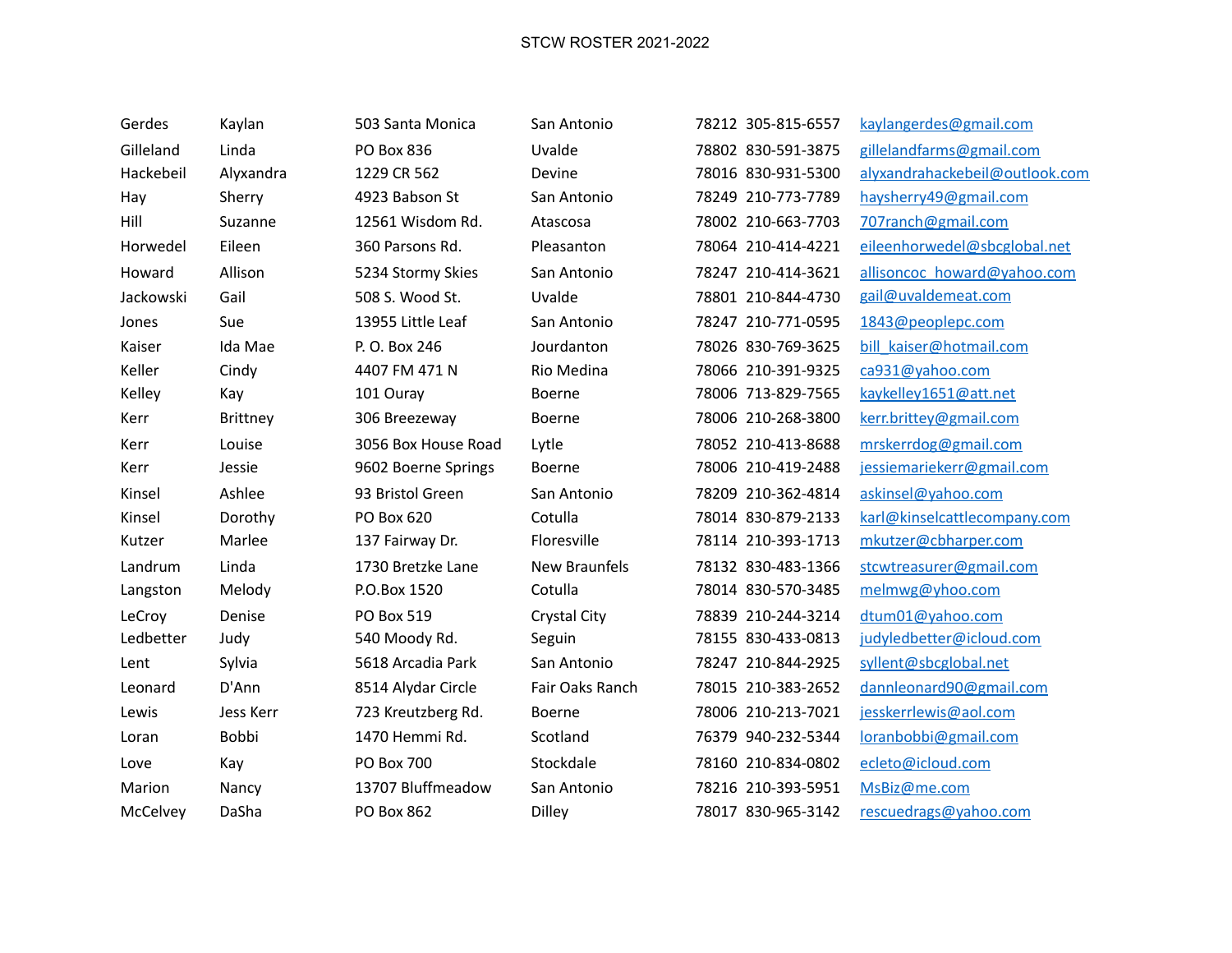| McClister   | Cindy                | 323 Shoet Weyel Rd     | Marion              | 78124 830-305-6299  | cindy.mcclister@mac.com                              |
|-------------|----------------------|------------------------|---------------------|---------------------|------------------------------------------------------|
| McGowen     | Nancy                | PO Box A               | Devine              | 78016 210-478-9065  | mcgowennancy@gmail.com                               |
| McIntyre    | Catherine            | 142 Stoneledge Dr.     | Fredericksbburg     | 78624 713-201-9557  | catherinevmcintyre@gmail.com                         |
| McIvor      | Lashawn Wardlaw      | PO Box 615             | Brackettville       | 78832 436-249-0180  | lashawnmcivor@gmail.com                              |
| Middleton   | Jessica Elliott      | 13450 Chickory Rd.     | Hotchkiss, CO       | 81419 830-275-1725  | jeelliott@att.net                                    |
| Mulanax     | Sheri                | 553 Warncke Rd.        | LaVernia            | 78121 210-389-1133  | csck14@yahoo.com                                     |
| Newman      | Judy                 | P. O. Box 396          | Lytle               | 78052 210-416-2286  | jbeloat@swbell.net                                   |
| Odom        | Cindy                | PO Box 247             | Sabinal             | 78881 830-282-9365  | cindyloucallaway@gmail.com                           |
| Owen        | Sylvia               | 8347 Woodcliff Blvd.   | Selma               | 78154 210-491-9578  | sylvia@casinofuninc.net                              |
| Parsons     | Priscilla            | <b>Box 517</b>         | Crystal City        |                     | 78839 830-591-9554 cc johnpriscillaparsons@gmail.com |
| Parsons     | Debra                | PO Box840              | <b>Crystal City</b> | 78839 830-522-1323  | billyanddebra@gmail.co                               |
| Ridgway     | Diana                | 2211 Shady Rock Circle | San Antonio         | 78231 210-601-7222  | ridgwaydiana@gmail.com                               |
| Rispoli     | Leesa                | 18014 Emerald Oaks     | San Antonio         | 78259 210-724-8403  | Irispoli@cbharper.com                                |
| Rowinsky    | <b>Brenda Gulley</b> | PO Box 490             | Crystal City        | 78839 830-570-2701  | browinsky@cruiseplanners.com                         |
| Ruthardt    | Rebecca Elliott      | 240 FM 1730            | Wilson              | 79381 806-790-8870  | freshout49@hotmail.com                               |
| Schuchart   | Pam                  | 1561 Jim Brite Road    | Pleasanton          | 78064 830-570-0685  | pschuchart@yahoo.com                                 |
| Scott       | David Vernon         | 3814 W. Songbird Lane  | San Antonio         | 78229 210-684-0834  | n/a                                                  |
| Segovia     | Shannon              | 5919 Moondance         | San Antonio         | 78238 210-717-7622  | ssegovia@briscoemuseum.org                           |
| Settlemeyer | <b>Betty</b>         | PO Box 394             | Cotulla             | 78014 210-213-2595  | betty@riverplaceranch.com                            |
| Steubing    | Cindy                | 22931 Fossil Ridge     | San Antonio         | 78261 210-8620-3331 |                                                      |
| Surles      | Lea                  | PO Box 1972            | <b>Dilley</b>       | 78017 830-965-2410  | lea surles@yahoo.com                                 |
| Surles      | Kristen              | PO Box 707             | Dilley              | 78017 210-326-8022  | kakellison@yahoo.com                                 |
| Troell      | Patsy                | PO Box 392             | Pleasanton          | 78064 830-281-6471  | art.patsytoell@gmail.com                             |
| Tumlinson   | Vonne Dena           | PO Box 616             | Crystal City        | 78839 830-374-6472  | vtumlinson@yahoo.com                                 |
| Upchurch    | Kristal              | 5238 Stormy Skies      | San Antonio         | 78247 361-701-1245  | kristal up@yahoo.com                                 |
| Van Cleve   | Holly                | <b>PO Box 722</b>      | D'Hanis             | 78850 830-876-6105  | hollykvc@yahoo.com                                   |
| VanCleve    | Peggy                | 6677 FM 469            | Cotulla             | 78014 830-876-5354  | peggyscirclev@yahoo.com                              |
| Vesper      | Kelly                | PO Box 679             | Cotulla             | 78014 903-436-3606  | N/A                                                  |
| Wackawczyk  | Kathy                | 4205 Hilton Head       | San Antonio         | 78217 210-274-9936  | rkw95@att.net                                        |